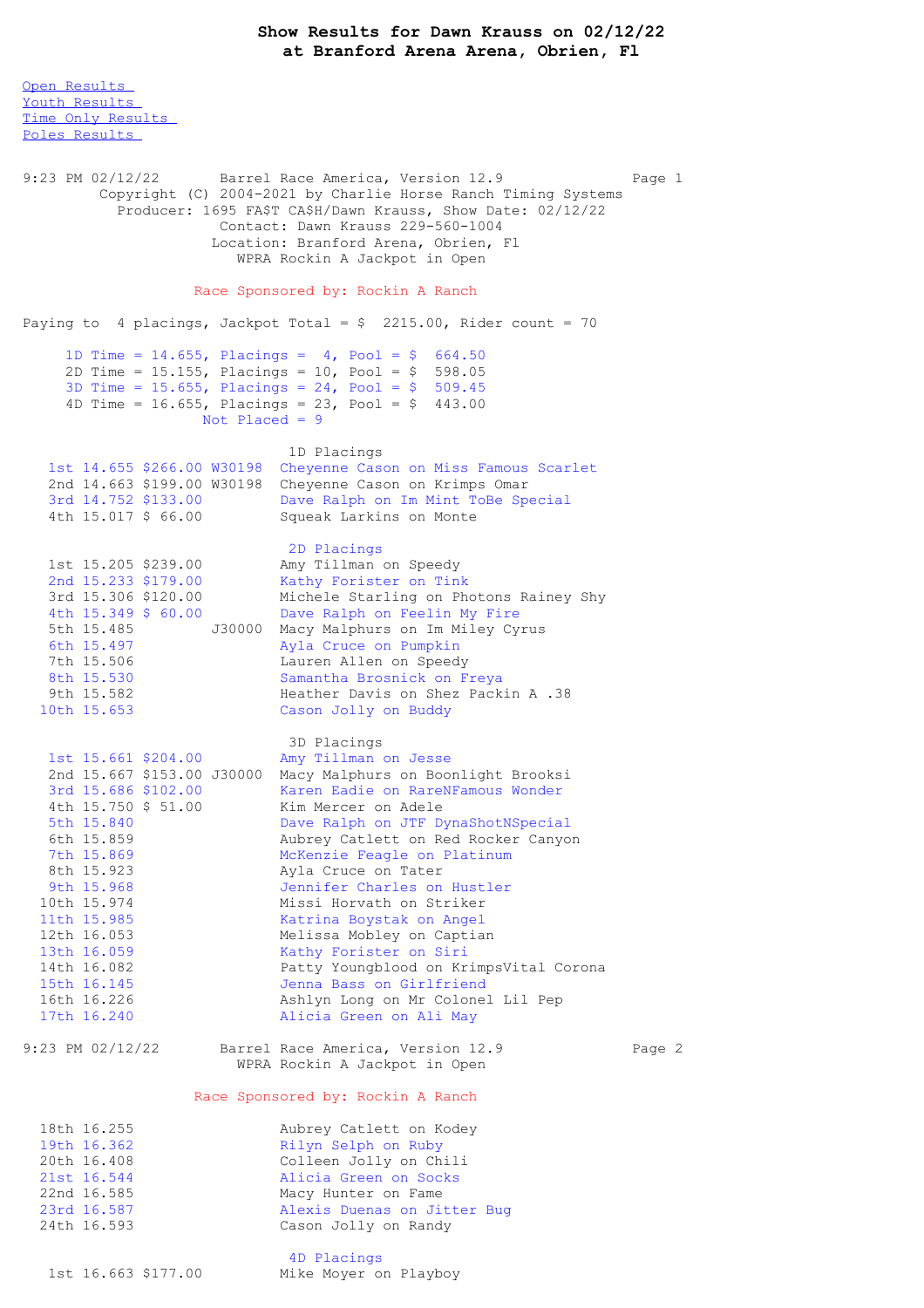|                                                                                              | 2nd 16.717 \$133.00<br>3rd 16.795 \$ 89.00<br>4th 17.005 \$ 44.00<br>5th 17.165<br>6th 17.187<br>7th 17.239<br>8th 17.308<br>9th 17.311<br>10th 17.323<br>11th 17.398<br>12th 17.760<br>13th 18.216<br>14th 18.376<br>15th 18.561<br>16th 18.898<br>17th 19.597<br>18th 19.639<br>19th 22.014<br>20th 23.267<br>21st 23.310<br>22nd 30.562 | W30198           | Chrissy Weekley on Gigi<br>Christine Knowles on Jace<br>Jenna Bass on Vegas<br>Kelly Pina on Zoom<br>Loretta Dicks on Ja Dash in Corona<br>Michelle Nesselt on Sox<br>Ginger Martin on Bud<br>Jordenn Waters on Monster<br>Amie Tyre on Hulk<br>Larry Barton on Jessi<br>Cindy Moyer on Wiskey<br>Christine Knowles on Hank<br>Gisselle Lardo on Pepper<br>Kiaya Roberts on Blaze<br>Ashley Medina on Melman<br>Colleen Jolly on Malibu<br>Susan Waitcus on Grump<br>Halley Hopper on Yonni<br>Sam Mannira on Joey<br>Cheyenne Cason on Look See Wonder<br>Zac Oswalt on Jack |  |
|----------------------------------------------------------------------------------------------|--------------------------------------------------------------------------------------------------------------------------------------------------------------------------------------------------------------------------------------------------------------------------------------------------------------------------------------------|------------------|-------------------------------------------------------------------------------------------------------------------------------------------------------------------------------------------------------------------------------------------------------------------------------------------------------------------------------------------------------------------------------------------------------------------------------------------------------------------------------------------------------------------------------------------------------------------------------|--|
| N/T                                                                                          | 23rd 36.420<br>$N/T$ 999.990<br>999.990<br>N/T 999.990<br>N/T 999.990                                                                                                                                                                                                                                                                      |                  | Erin Lybrand on Spicy<br>Samantha Brosnick on Perky<br>Dodie Ralph on JTF WeeQuickToFire<br>Macy Davis on Guys Cool Rey<br>Jennifer Charles on Cash 5                                                                                                                                                                                                                                                                                                                                                                                                                         |  |
| N/T                                                                                          | N/T 999.990<br>N/T 999.990<br>$N/T$ 999.990<br>N/T 999.990<br>999.990                                                                                                                                                                                                                                                                      |                  | W30198 Cheyenne Cason on Stormi<br>Gail Gosselin on Fireball<br>Casey Byrd on Smoother Brother<br>Hailey Thatcher on Richard<br>Melissa Nancarrow on Hope N Perseverrance                                                                                                                                                                                                                                                                                                                                                                                                     |  |
| Barrel Race America, Version 12.9<br>9:23 PM 02/12/22<br>Page 1<br>Rockin A Jackpot in Youth |                                                                                                                                                                                                                                                                                                                                            |                  |                                                                                                                                                                                                                                                                                                                                                                                                                                                                                                                                                                               |  |
| Paying to 2 placings, Jackpot Total = $$322.00$ , Rider count = 23                           |                                                                                                                                                                                                                                                                                                                                            |                  |                                                                                                                                                                                                                                                                                                                                                                                                                                                                                                                                                                               |  |
| 1D Time = $15.472$ , Placings = 7, Pool = \$<br>96.60                                        |                                                                                                                                                                                                                                                                                                                                            |                  |                                                                                                                                                                                                                                                                                                                                                                                                                                                                                                                                                                               |  |
|                                                                                              |                                                                                                                                                                                                                                                                                                                                            |                  |                                                                                                                                                                                                                                                                                                                                                                                                                                                                                                                                                                               |  |
|                                                                                              | 2D Time = $15.972$ , Placings = $5$ , Pool = \$                                                                                                                                                                                                                                                                                            |                  | 86.94                                                                                                                                                                                                                                                                                                                                                                                                                                                                                                                                                                         |  |
|                                                                                              | 4D Time = $17.472$ , Placings = $6$ , Pool = \$                                                                                                                                                                                                                                                                                            | Not Placed = $3$ | 3D Time = $16.472$ , Placings = $2$ , Pool = $$74.06$<br>64.40                                                                                                                                                                                                                                                                                                                                                                                                                                                                                                                |  |
|                                                                                              | 1st 15.472 \$ 58.00<br>2nd 15.485 \$ 39.00<br>3rd 15.506<br>4th 15.552<br>5th 15.653<br>6th 15.667<br>7th 15.859                                                                                                                                                                                                                           |                  | 1D Placings<br>Ayla Cruce on Pumpkin<br>Macy Malphurs on Im Miley Cyrus<br>Lauren Allen on Speedy<br>Rilyn Selph on Ruby<br>Cason Jolly on Buddy<br>Macy Malphurs on Boonlight Brooksi<br>Aubrey Catlett on Red Rocker Canyon                                                                                                                                                                                                                                                                                                                                                 |  |
|                                                                                              | 1st 15.985 \$ 52.00<br>2nd 16.219 \$ 35.00<br>3rd 16.226<br>4th 16.255<br>5th 16.296                                                                                                                                                                                                                                                       |                  | 2D Placings<br>Katrina Boystak on Angel<br>Gracie Ball on Tater<br>Ashlyn Long on Mr Colonel Lil Pep<br>Aubrey Catlett on Kodey<br>Alexis Duenas on Jitter Bug                                                                                                                                                                                                                                                                                                                                                                                                                |  |
|                                                                                              | 1st $16.585 \div 44.00$<br>2nd 16.593 \$ 30.00                                                                                                                                                                                                                                                                                             |                  | 3D Placings<br>Macy Hunter on Fame<br>Cason Jolly on Randy                                                                                                                                                                                                                                                                                                                                                                                                                                                                                                                    |  |
| N/T 999.990<br>N/T 999.990<br>N/T 999.990                                                    | 1st 18.464 \$ 39.00<br>2nd 19.252 \$ 26.00<br>3rd 21.852<br>4th 22.022<br>5th 22.661<br>6th 26.584                                                                                                                                                                                                                                         |                  | 4D Placings<br>Raylee Tharp on Shy<br>Brooklyn Selph on Rusty<br>Addy Kelley on Wookie<br>Halley Hopper on Yonni<br>Rosie Waitcus on Ellie<br>Rosie Waitcus on Ziva<br>Hailey Thatcher on Richard<br>Ashlyn Long on Fast Man Jack<br>Alexis Duenas on Exiss                                                                                                                                                                                                                                                                                                                   |  |
|                                                                                              | $9:23$ PM $02/12/22$                                                                                                                                                                                                                                                                                                                       |                  | Barrel Race America, Version 12.9<br>Page 1<br>Time Only Jackpot in Time Only                                                                                                                                                                                                                                                                                                                                                                                                                                                                                                 |  |
|                                                                                              |                                                                                                                                                                                                                                                                                                                                            |                  | Paying to 1 placings, Jackpot Total = $$ 0.00$ , Rider count = 2                                                                                                                                                                                                                                                                                                                                                                                                                                                                                                              |  |

1D Time = 23.335, Placings = 1, Pool = \$ 0.00